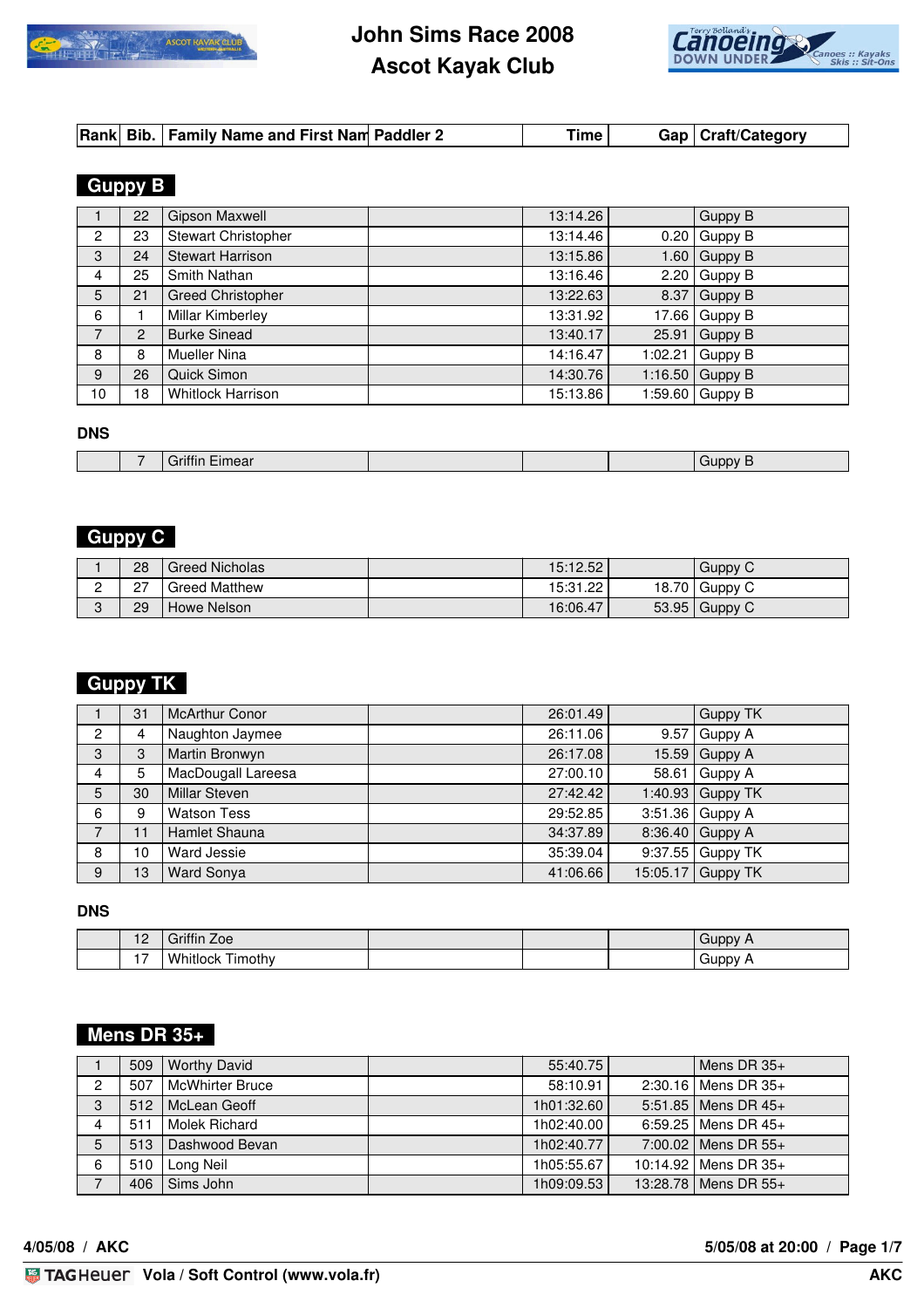## **Mens K1 35+**

|                | 317 | Andersson Ramon       | 49:21.31   |      | Mens $K1$ 35+          |
|----------------|-----|-----------------------|------------|------|------------------------|
| $\overline{2}$ | 318 | <b>Coulter Todd</b>   | 49:22.62   | 1.31 | Mens $K1$ 35+          |
| $\mathbf{3}$   | 321 | <b>Tomczak Peter</b>  | 54:01.07   |      | 4:39.76   Mens K1 35+  |
| 4              | 320 | Shortte Kelvin        | 54:37.73   |      | 5:16.42   Mens K1 35+  |
| 5              | 322 | Shearwood Duncan      | 58:38.10   |      | 9:16.79   Mens K1 35+  |
| 6              | 316 | Longwood Trevor       | 1h02:10.91 |      | 12:49.60 Mens K1 35+   |
| $\overline{7}$ | 323 | <b>Woodhead Craig</b> | 1h02:21.81 |      | 13:00.50   Mens K1 35+ |
| 8              | 508 | Cromb Eric            | 1h03:25.27 |      | 14:03.96   Mens K1 35+ |
| 9              | 324 | McLaren Paul          | 1h03:38.80 |      | 14:17.49   Mens K1 35+ |
| 10             | 319 | Mulcahy John          | 1h04:56.04 |      | 15:34.73   Mens K1 35+ |
| 11             | 325 | <b>Martin Roy</b>     | 1h07:15.09 |      | 17:53.78   Mens K1 35+ |

## **Mens K1 45+**

|                | 330 | Long Darryl         | 54:00.28   | Mens K1 45+             |
|----------------|-----|---------------------|------------|-------------------------|
| $\overline{2}$ | 328 | Roll Robert         | 54:02.05   | 1.77   Mens K1 45+      |
| 3              | 333 | Jenkinson Rob       | 54:35.41   | 35.13   Mens K1 45+     |
| 4              | 337 | Hoffman Bernard     | 56:43.56   | 2:43.28   Mens K1 45+   |
| 5              | 326 | Hilton John         | 57:15.87   | $3:15.59$   Mens K1 45+ |
| 6              | 334 | Strydom Trevor      | 1h02:07.41 | $8:07.13$ Mens K1 45+   |
| $\overline{7}$ | 338 | Mee Antony          | 1h04:18.73 | 10:18.45   Mens K1 45+  |
| 8              | 332 | <b>Walker Glenn</b> | 1h04:20.62 | 10:20.34   Mens K1 45+  |
| 9              | 335 | Lee Bryan           | 1h04:22.99 | 10:22.71   Mens K1 45+  |
| 10             | 331 | Fry Anthony         | 1h07:53.20 | 13:52.92   Mens K1 45+  |
| 11             | 327 | Cooper Damian       | 1h10:25.14 | 16:24.86   Mens K1 45+  |
| 12             | 336 | Kuhne Peter         | 1h11:40.22 | 17:39.94   Mens K1 45+  |

### **Mens K1 55+**

|   | 402 | Allen Keith   | 1h04:53.67 | Mens K1 55+           |
|---|-----|---------------|------------|-----------------------|
| ∩ | 408 | Mullins Geoff | 1h05:50.81 | 57.14   Mens K1 55+   |
| 3 | 404 | Irwin Patrick | 1h05:58.90 | 1:05.23   Mens K1 55+ |
|   | 407 | l Nash John   | 1h06:45.94 | 1:52.27   Mens K1 55+ |
| 5 | 339 | Owen Graham   | 1h07:48.62 | 2:54.95   Mens K1 55+ |

# **Mens K1 Open**

|                | 416 | <b>Baker Reece</b>    | 48:41.38   | Mens K1 Open            |
|----------------|-----|-----------------------|------------|-------------------------|
| 2              | 413 | Roll Simon            | 48:42.03   | 0.65   Mens K1 Open     |
| 3              | 415 | <b>Bird Steve</b>     | 48:44.64   | 3.26   Mens K1 Open     |
| $\overline{4}$ | 417 | Phillips Jesse        | 48:49.83   | 8.45   Mens K1 Open     |
| 5              | 412 | Ray Michael           | 51:54.95   | 3:13.57   Mens K1 Open  |
| 6              | 409 | Ferguson Joel         | 54:38.82   | 5:57.44   Mens K1 Open  |
| 7              | 414 | <b>Stephens David</b> | 58:33.77   | 9:52.39   Mens K1 Open  |
| 8              | 410 | <b>Curtis Toby</b>    | 1h02:10.04 | 13:28.66   Mens K1 Open |
| 9              | 411 | Vanek Vlad            | 1h11:34.95 | 22:53.57   Mens K1 Open |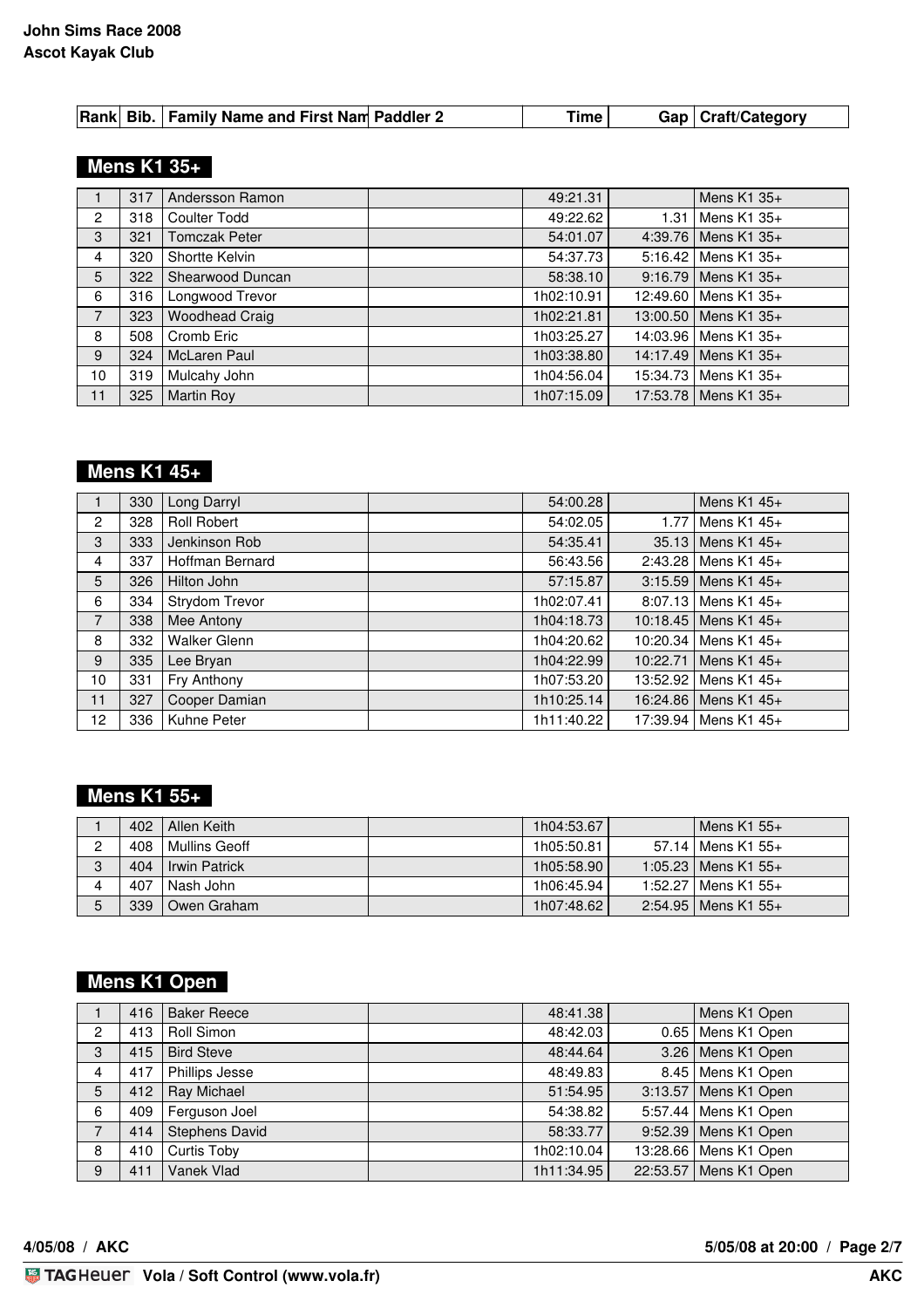## **Mens K1 U18**

|   | 422 | Rice Brendan         | 51:54.44   | Mens K1 U18            |
|---|-----|----------------------|------------|------------------------|
| 2 | 425 | Thompson Liam        | 56:51.51   | 4:57.07   Mens K1 U18  |
| 3 | 423 | Quick Liam           | 58:42.11   | 6:47.67   Mens K1 U18  |
| 4 | 420 | <b>Elliott Ryan</b>  | 1h01:25.96 | 9:31.52   Mens K1 U18  |
| 5 | 421 | <b>Wroe Nicholas</b> | 1h02:13.69 | 10:19.25   Mens K1 U18 |
| 6 | 20  | Longwood Coran       | 1h03:59.27 | 12:04.83   Mens K1 U18 |
|   | 419 | Graham Alexander     | 1h04:11.54 | 12:17.10   Mens K1 U18 |

#### **DNS**

| . |  | 424 | $\cdots$<br>Joshua<br>.<br>Kinnin |  |  |  | Mens<br>$\mathbf{z}$<br>UIO |
|---|--|-----|-----------------------------------|--|--|--|-----------------------------|
|---|--|-----|-----------------------------------|--|--|--|-----------------------------|

## **Mens K2 Open**

| 307 | Evans Rosalie     | <b>Grant Pepper</b>    | 54:03.51   | l Mens K2 35+          |
|-----|-------------------|------------------------|------------|------------------------|
| 305 | Power Cody        | <b>Guy Power</b>       | 54:56.84   | 53.33   Mens K2 Open   |
| 306 | <b>Kirby Matt</b> | <b>Ben Kingwell</b>    | 58:48.57   | 4:45.06   Mens K2 Open |
| 301 | Lowther Michael   | <b>Richard Lowther</b> | 1h13:07.76 | 19:04.25   Mens K2 45+ |

## **Mens Long Plastic 35+**

|                | 204 | Sorensen Andy          | 1h06:12.08 |       | Mens Long Plastic 35+             |
|----------------|-----|------------------------|------------|-------|-----------------------------------|
| $\overline{2}$ | 209 | <b>Villemin Andre</b>  | 1h06:24.91 | 12.83 | Mens Long Plastic 35+             |
| 3              | 202 | Hamilton Shayne        | 1h06:31.07 |       | 18.99 Mens Long Plastic 35+       |
| 4              | 203 | <b>Moriarty Stuart</b> | 1h06:33.43 |       | 21.35   Mens Long Plastic $35+$   |
| 5              | 210 | Patterson Frank        | 1h08:55.63 |       | 2:43.55   Mens Long Plastic 35+   |
| 6              | 207 | Morris Rodney          | 1h09:24.80 |       | $3:12.72$ Mens Long Plastic $35+$ |
| $\overline{7}$ | 205 | <b>Wall Steve</b>      | 1h10:33.79 |       | 4:21.71   Mens Long Plastic 35+   |
| 8              | 206 | <b>Draper Grant</b>    | 1h11:48.83 |       | 5:36.75   Mens Long Plastic 35+   |
| 9              | 211 | Lee Adrian             | 1h14:40.98 |       | 8:28.90   Mens Long Plastic 35+   |
| 10             | 208 | Minns Dom              | 1h19:18.29 |       | 13:06.21 Mens Long Plastic $35+$  |

#### **DNF**

|  | 201 | Dave<br>nıav |  | $\Omega$<br>→ Plastic 30.<br>Lona<br>Mens |
|--|-----|--------------|--|-------------------------------------------|
|  |     |              |  |                                           |

#### **Mens Long Plastic 45+**

|   |     | 212   Pond Jeffery   | 1h07:23.40 | Mens Long Plastic 45+             |
|---|-----|----------------------|------------|-----------------------------------|
| 2 | 220 | Mantell Mick         | 1h07:23.77 | $0.37$ Mens Long Plastic 45+      |
| 3 |     | 214   Coffey Stephen | 1h08:04.87 | 41.47 Mens Long Plastic $45+$     |
| 4 |     | 215   Kilian Gary    | 1h09:55.18 | 2:31.78   Mens Long Plastic $45+$ |
| 5 | 216 | <b>Phelps Trevor</b> | 1h13:23.70 | 6:00.30   Mens Long Plastic 45+   |
| 6 | 217 | Kalka Kelvin         | 1h32:40.56 | 25:17.16   Mens Long Plastic 45+  |

**DNF**

| 219<br>- | ewis |  | .<br><b>M</b> C<br>ona<br>hastic<br>᠇ၪ |
|----------|------|--|----------------------------------------|
|          |      |  |                                        |

**4/05/08 / AKC 5/05/08 at 20:00 / Page 3/7**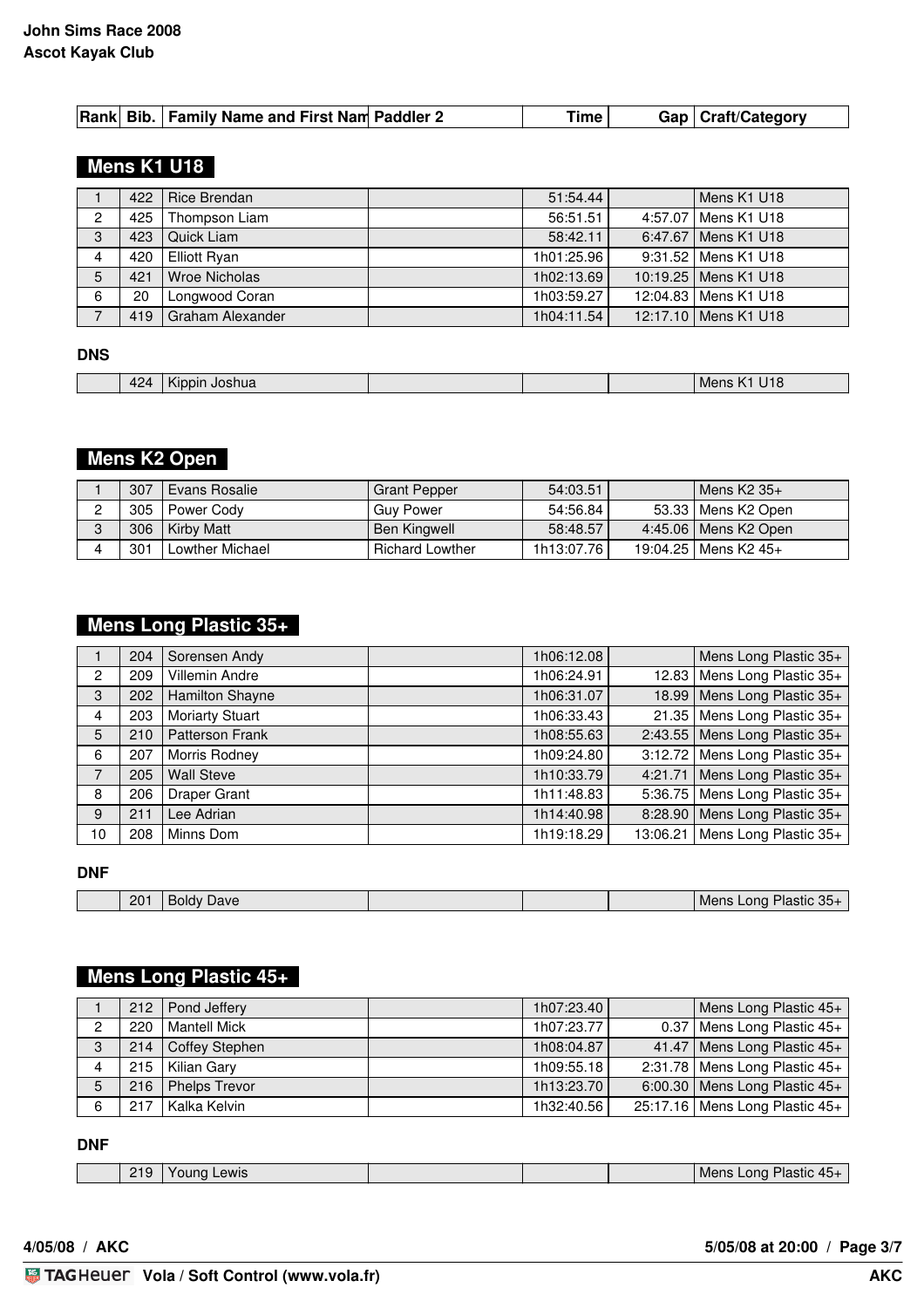|  | Rank Bib.   Family Name and First Nam Paddler 2 |  | Time . |  | Gap   Craft/Category |
|--|-------------------------------------------------|--|--------|--|----------------------|
|--|-------------------------------------------------|--|--------|--|----------------------|

### **Mens Long Plastic 55+**

|        | 222 | Breed John     | 1h08:16.30 | Mens Long Plastic 55+             |
|--------|-----|----------------|------------|-----------------------------------|
| C      | 223 | Griffiths Gary | 1h11:01.18 | 2:44.88   Mens Long Plastic $55+$ |
| O<br>ت | 224 | Tomczak John   | 1h12:55.29 | $4:38.99$ Mens Long Plastic $55+$ |
|        | 221 | Corp Murray    | 1h32:13.17 | 23:56.87   Mens Long Plastic 55+  |

## **Mens Long Plastic Open**

|   | 228 | Lane Richard          | 1h08:41.44 |      | Mens Long Plastic Open            |
|---|-----|-----------------------|------------|------|-----------------------------------|
| C | 231 | <b>Wallace Robert</b> | 1h08:42.75 | 1.31 | Mens Long Plastic Open            |
| 3 | 230 | <b>Strauss Dieter</b> | 1h08:55.37 |      | 13.93   Mens Long Plastic Open    |
|   | 229 | <b>Smith Mathew</b>   | 1h09:26.90 |      | 45.46   Mens Long Plastic Open    |
| 5 | 232 | Ingram Brock          | 1h10:52.00 |      | 2:10.56   Mens Long Plastic Open  |
| 6 | 225 | Pawlowski Thomas      | 1h13:34.89 |      | 4:53.45   Mens Long Plastic Open  |
|   | 227 | Ruber Jorg            | 1h23:23.88 |      | 14:42.44   Mens Long Plastic Open |

#### **DNS**

| 226 | ' Gerritsen Michael |  | I Mens Long Plastic Open |
|-----|---------------------|--|--------------------------|
| 233 | Mello Damian'،      |  | Mens Long Plastic Open   |

## **Mens Molokai K1 Open**

|                | 520   | Bowman Tony           | 52:40.52   | Mens Molokai K1 Open           |
|----------------|-------|-----------------------|------------|--------------------------------|
| $\overline{2}$ | 516   | Armstrong Peter       | 55:38.50   | 2:57.98   Mens Molokai K1 35+  |
| 3              | 521   | Fahey Adam            | 56:41.73   | 4:01.21   Mens Molokai K1 Open |
| 4              | 518 l | Hush Graham           | 58:23.03   | 5:42.51   Mens Molokai K1 45+  |
| 5              | 519   | <b>Wiland Lindsay</b> | 59:20.84   | 6:40.32 Mens Molokai K1 45+    |
| 6              | 428   | Smith Kenneth         | 1h05:24.43 | 12:43.91   Mens Molokai K1 45+ |
|                | 430   | Van Maanen Jan (John) | 1h05:43.18 | 13:02.66   Mens Molokai K1 55+ |

#### **DNS**

| $-$<br>Ashlev<br><b>Nesbit</b><br>. .<br>O <sup>T</sup> |  |  |  | $35 -$<br>. K<br>Molokai<br>Mens |
|---------------------------------------------------------|--|--|--|----------------------------------|
|---------------------------------------------------------|--|--|--|----------------------------------|

## **Mens Short Plastic Open**

|                | 106 | <b>Hannett Neil</b>   | 1h08:03.79 |          | Mens Short Plastic 45+             |
|----------------|-----|-----------------------|------------|----------|------------------------------------|
| $\overline{2}$ | 105 | <b>Tupling David</b>  | 1h08:26.33 |          | 22.54   Mens Short Plastic 45+     |
| 3              | 103 | Southwell Warren      | 1h08:26.96 | 23.17    | Mens Short Plastic 45+             |
| 4              | 115 | Goodchild Ryan        | 1h09:18.76 | 1:14.97  | Mens Short Plastic Open            |
| 5              | 104 | <b>Lansell Philip</b> | 1h12:50.49 |          | 4:46.70   Mens Short Plastic $45+$ |
| 6              | 112 | Bates John            | 1h14:57.11 |          | $6:53.32$ Mens Short Plastic $45+$ |
| 7              | 107 | Keys Richard          | 1h18:56.26 |          | 10:52.47   Mens Short Plastic 45+  |
| 8              | 14  | Collins John          | 1h19:52.87 | 11:49.08 | Mens Short Plastic 45+             |
| 9              | 101 | O'Sullivan John       | 1h21:02.22 |          | 12:58.43   Mens Short Plastic 35+  |
| 10             | 102 | Henning Malcolm       | 1h22:09.46 |          | 14:05.67   Mens Short Plastic 35+  |

### **DNS**

| 10 | adeusz<br>Sieczka |  | Plastic<br>Short:<br>Mens<br>1 <sub>6</sub><br>—⊢⊖ |
|----|-------------------|--|----------------------------------------------------|
|    |                   |  |                                                    |

**4/05/08 / AKC 5/05/08 at 20:00 / Page 4/7**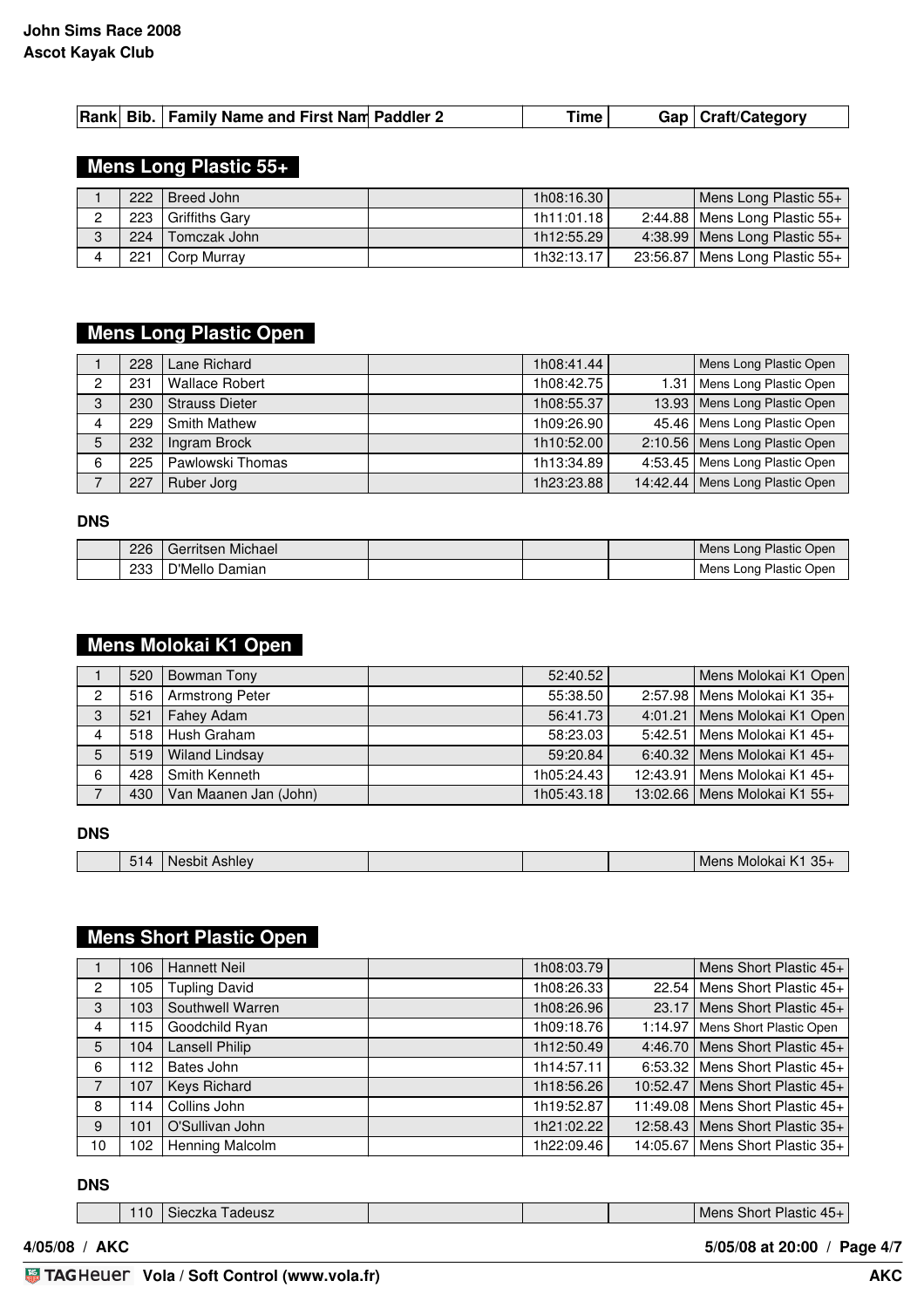|  |  | Rank Bib.   Family Name and First Nam Paddler 2 |  | Time |  | Gap   Craft/Category |
|--|--|-------------------------------------------------|--|------|--|----------------------|
|--|--|-------------------------------------------------|--|------|--|----------------------|

### **Mens Spec Ski Open**

|   | 426 | Leveridge Clive  | 1h04:32.42 | Mens Spec Ski 35+            |
|---|-----|------------------|------------|------------------------------|
| C | 432 | I Lee Jeremv     | 1h04:37.75 | 5.33   Mens Spec Ski U18     |
| C | 431 | l Barsden Paul   | 1h11:05.97 | 6:33.55   Mens Spec Ski Open |
|   | 429 | I Cooper Stephen | 1h11:58.96 | 7:26.54   Mens Spec Ski 45+  |

#### **DNS**

| 427 | GUV<br>aowiden <i>'</i> |  | Spec Ski 35-<br>- - -<br>Men |
|-----|-------------------------|--|------------------------------|

# **Mens TK Open**

|   | 522 | Greg<br>, Murphy | 1h16:30.46 |          | Mens TK $35+$ |
|---|-----|------------------|------------|----------|---------------|
| - | 523 | Lowther Steven   | 1h39:26.03 | 22:55.57 | I Mens TK U18 |

### **Mixed K2 Open**

| 309 | Smith Helen     | Daniel Hocking | 59:05.17   | Mixed K2 Open           |
|-----|-----------------|----------------|------------|-------------------------|
| 314 | Babel Bronwyn   | Sean Killen    | 1h01:55.21 | 2:50.04   Mixed K2 Open |
| 308 | I Chandler Lisa | Ken Redwood    | 1h07:10.19 | 8:05.02   Mixed TK2 55+ |

#### **DNS**

| <br>310<br>McCourt<br>Karen<br>Doen<br>Michael<br>⊥ MIXer<br>aidlaw |  |  |  |  |  |  |
|---------------------------------------------------------------------|--|--|--|--|--|--|
|---------------------------------------------------------------------|--|--|--|--|--|--|

## **Multisport**

|   | 524 | erry.<br>Brooke | 1h00:40.30 |         | l Mens Multisport |
|---|-----|-----------------|------------|---------|-------------------|
| - | 525 | Morbev<br>Alan  | 1h03:44.30 | 3:04.00 | l Mens Multisport |

### **Short Course**

|   | 503 | Jenkinson Mitchell | 24:19.57 | Mens Ski U18                  |
|---|-----|--------------------|----------|-------------------------------|
|   | 529 | Venus Laurence     | 27:45.89 | 3:26.32   Mens Short Course   |
| 3 | 533 | Trown Sara         | 28:08.61 | 3:49.04   Womens Short Course |
|   | 530 | Palmero Laurent    | 28:43.81 | 4:24.24   Mens Short Course   |
|   | 531 | Cannon Melissa     | 30:03.05 | 5:43.48   Womens Short Course |
|   | 532 | Lauren Kim         | 32:31.20 | 8:11.63   Womens Short Course |

### **Sundries**

|   | 121 | Houwen Bill           | Elizabeth Houwen           | 1h13:36.42 |              | Mixed Plastic K2       |
|---|-----|-----------------------|----------------------------|------------|--------------|------------------------|
|   | 120 | Davin Alaine          | <b>Terry Bolland</b>       | 1h16:58.35 |              | 3:21.93   Mixed C2     |
| 3 | 119 | Chounding Tony        | Leonie Cockman             | 1h17:12.51 |              | 3:36.09   Mixed C2     |
|   | 117 | <b>Cullen Sally</b>   | Massey Pope Simpson        | 1h17:19.16 | $3:42.74$ K4 |                        |
|   | 116 | <b>Buckett Stuart</b> | Cody Pope                  | 1h44:11.89 |              | 30:35.47   Mens C2 U18 |
| 6 | 118 | Cullen Jeremy         | <b>Sealey Wuest Winter</b> | 1h46:13.99 | 32:37.57 K4  |                        |

**4/05/08 / AKC 5/05/08 at 20:00 / Page 5/7**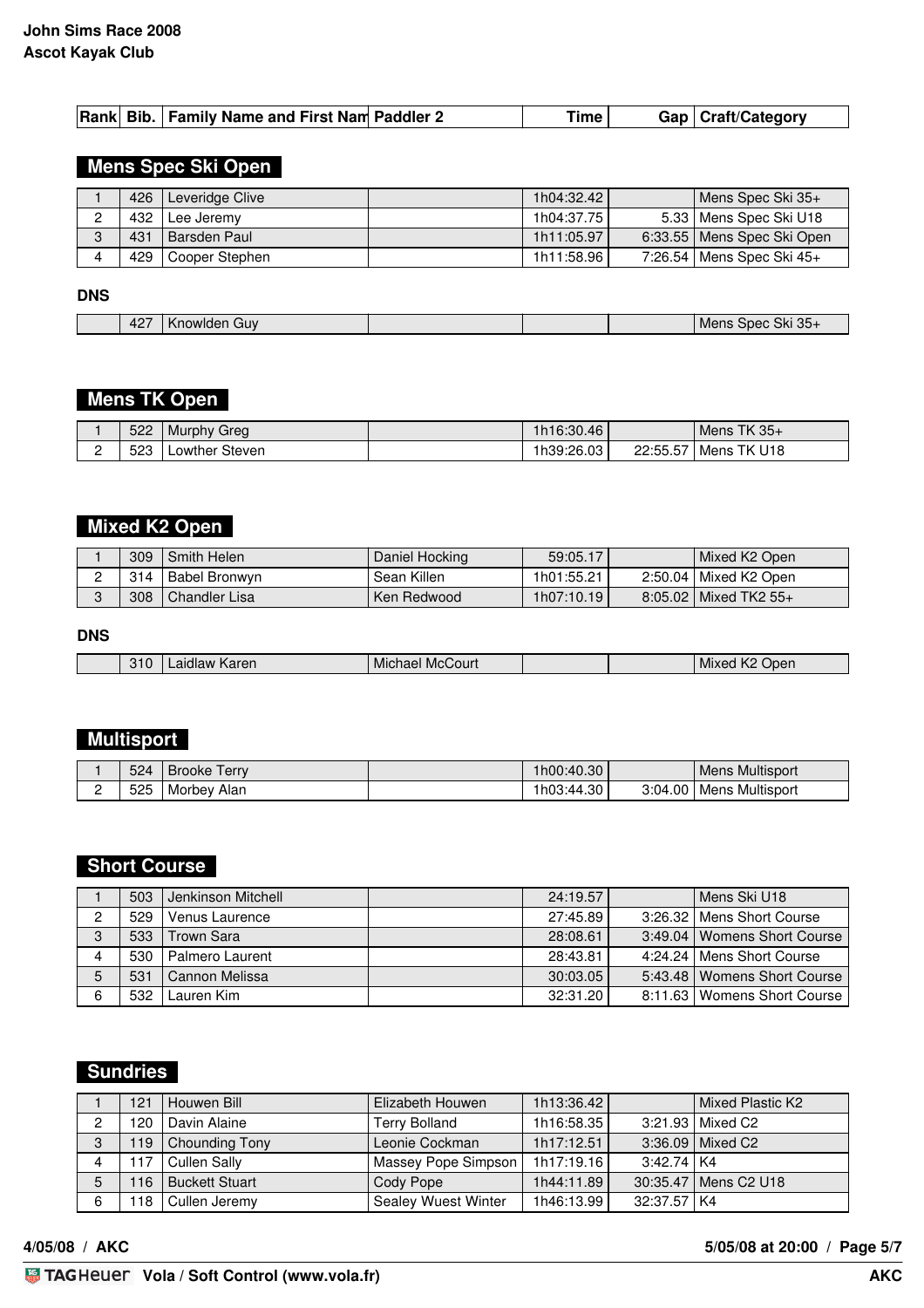#### **John Sims Race 2008 Ascot Kayak Club**

|  |  |  | Rank Bib.   Family Name and First Nam Paddler 2 |  | 'ime |  | Gap   Craft/Category |
|--|--|--|-------------------------------------------------|--|------|--|----------------------|
|--|--|--|-------------------------------------------------|--|------|--|----------------------|

#### **DNS**

| <i><u><b>I</b></u></i> revor<br>------<br>Mens<br><b>Sundries</b><br>JUH<br>- - - - | 122<br>-- |  |  |
|-------------------------------------------------------------------------------------|-----------|--|--|
|-------------------------------------------------------------------------------------|-----------|--|--|

# **Womens K1 Open**

|                | 440 | Nicholls Alana    | 56:50.94   | Womens K1 Open           |
|----------------|-----|-------------------|------------|--------------------------|
| $\mathbf{2}$   | 438 | Pilton Samantha   | 59:41.75   | 2:50.81   Womens K1 Open |
| 3              | 439 | Thorpe Helke      | 1h03:36.92 | 6:45.98   Womens K1 Open |
| $\overline{4}$ | 433 | Simper Amanda     | 1h04:28.81 | 7:37.87   Womens K1 35+  |
| 5              | 434 | Howlett Julie     | 1h05:21.33 | 8:30.39   Womens K1 35+  |
| 6              | 436 | Darbyshire Judith | 1h06:43.67 | 9:52.73   Womens K1 45+  |
| 7              | 435 | Quick Susan       | 1h08:24.81 | 11:33.87 Womens K1 35+   |
| 8              | 437 | Khorshid Robyn    | 1h14:14.02 | 17:23.08   Womens K1 55+ |

### **Womens K1 U18**

| 504 | Martin Jaymee-Lee | 1h04:25.12 | Womens K1 U18                          |
|-----|-------------------|------------|----------------------------------------|
| 501 | Herrera Nicole    | 1h10:24.52 | 5:59.40   Womens K1<br>U <sub>18</sub> |

#### **Womens K2 Open**

| 502         | Phillips<br>⊺avla | l atıana Brown   | 1h02:16.41 |        | Womens K2 U18   |
|-------------|-------------------|------------------|------------|--------|-----------------|
| 04 E<br>. . | Michelle<br>Baker | Rebecca Crawford | 1h15:51.13 | 13:34. | Womens $K2$ 35+ |

### **Womens Long Plastic Open**

|   | 234 | O'leary Meg             | 1h11:50.90 | Womens Long Plastic 35+             |
|---|-----|-------------------------|------------|-------------------------------------|
| - | 235 | <sup>1</sup> Gatt Janet | 1h33:21.68 | 21:30.78   Womens Long Plastic Open |

### **Womens Molokai K1 Open**

| 526<br>$ \sim$<br>Womens Molokai K.<br>1/4<br>$\sim$<br>.:39.<br>Joanne<br>urnbull<br>Open<br>וכי<br>.56<br>ाट |
|----------------------------------------------------------------------------------------------------------------|
|----------------------------------------------------------------------------------------------------------------|

## **Womens Short Plastic Open**

|   | 123 | l Whitlock Sallv | 1h22:44.73 | Womens Short Plastic 45+            |
|---|-----|------------------|------------|-------------------------------------|
| - | 125 | I Wallace Yvonne | 1h30:22.65 | 7:37.92   Womens Short Plastic Open |
|   | 126 | ' Voss Jackie I  | 1h30:49.76 | 8:05.03   Womens Short Plastic Open |

**DNS**

| 124<br>. . - | -<br>Amv<br>aluvas. |  | Womens Short Plastic Open |
|--------------|---------------------|--|---------------------------|